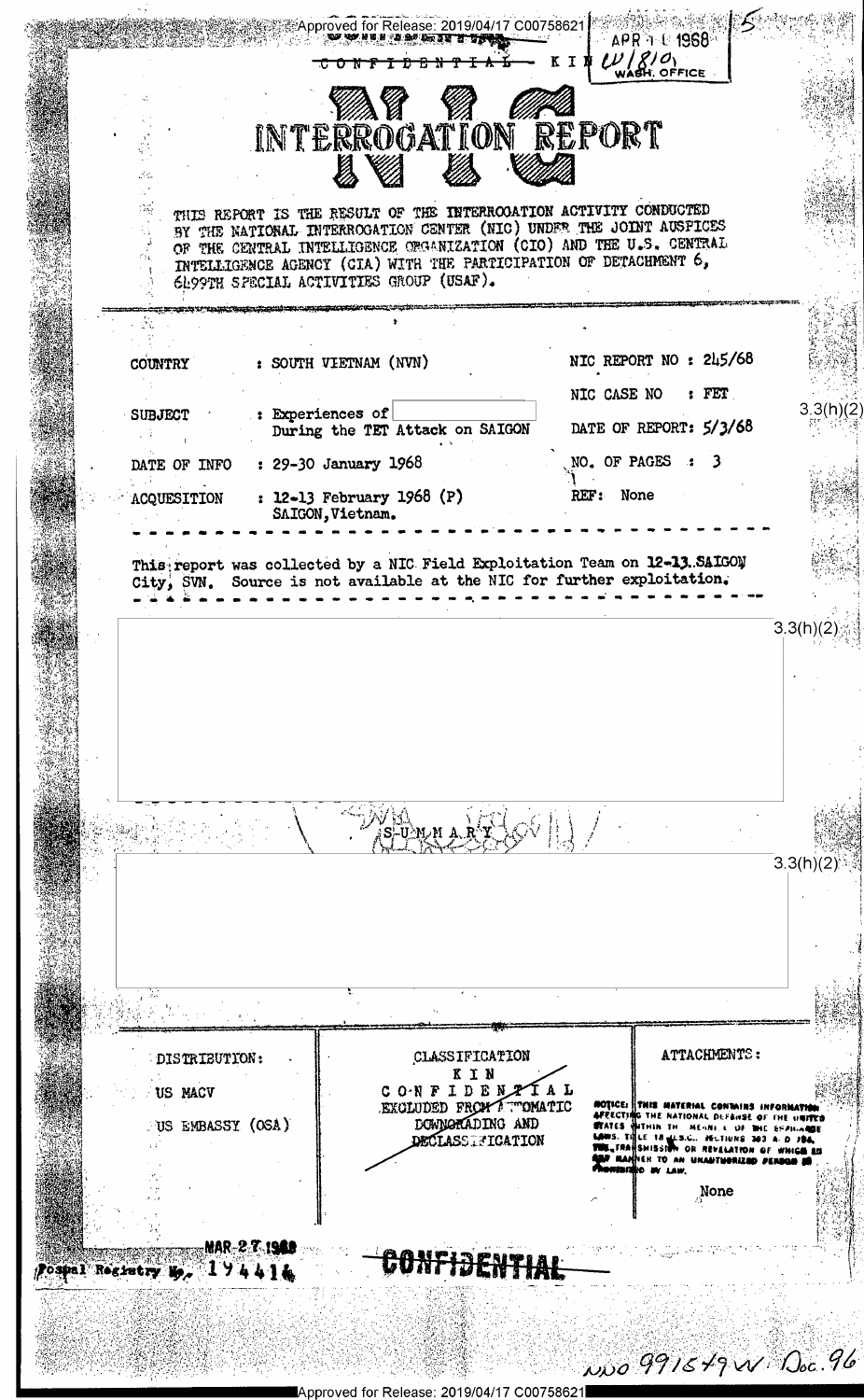Approved for Release: 2019/04/17 C00758621

~

ъ.

 $\cdot$   $\cdot$ 

Iv

3,

J'2 s, 1990 a 1990 a 1990 a 1990 a 1991 a 1992 a 1992 a 1992 a 1992 a 1992 a 1992 a 1992 a 1992 a 1992 a 1992<br>December 1992 a 1992 a 1992 a 1992 a 1992 a 1992 a 1992 a 1992 a 1992 a 1992 a 1992 a 1992 a 1992 a 1992 a 199

 $\sim$ 

K I N  $NIC$  REPORT NO :  $245/68$ 

 $\sqrt{2}$ \_ \_, Pages : <sup>2</sup>

 $\mathcal{L}_{1}$ . 1925 - 1960: While working in NVN, Source was at times a farm hand, and  $\mathcal{L}_{2}$ at others, an 'itinerant worker and peddlar. He emigrated to SVN in the <sup>N</sup><1 settled od » —  $3.3(h)(2)$ Until 1945, he worked variously at driving taxis and busses, peddling, or vagabonding. He moved in 1945 to the most sold SAIGON, remaining there until 1950. He then sold SAIGON, remaining there until 1950. He then sold  $\frac{1}{4}$  peanuts which he grew on two "SAU" of bootlegged land. Source was arrested being released. He married NGUYEN THI VAN in mid-1950, and has five From 1950 until 1952, Source hired himself out as and lived in various areas of the City, finally settling on SAIGON. He was again arrested in 1952 SAIGON. He was again arrested in 1952<br>
and was released sometime in 1954. Upon his release from prison he returned to his home and worked as a The GVN arrested and im imprisoned him in 1958 as a suspected VC. §;w£2E-J-1960 és O-January 1968: After his release from jail, Source moved his . ». ;;f\*F'-';\*~i"=§\*'I+"ram1'TYi\ J" <sup>N</sup>  $\gamma$  '  $\gamma$  "  $\gamma$  "  $\gamma$  "  $\gamma$  $\frac{1}{\sqrt{2}}$  where he again grew and sold peanuts, and drove buses or cabs  $\frac{3.3(11)(2)}{2}$  $\mathbf{I}$ whenever he could find. employment. He joined the VC in December 1965, and was assigned at the Battalion Mess of the Headquarters Section : \ was assigned[B££Ii]at the Battalion Mess of the Headquarters Section \ \_ \_ - - . of the First a a on located at TRUONG AN Village, CU CHI District, \_ GIA DINH Province,  $3.3(h)(2)$  $\ldots$  .  $\ldots$   $\ldots$   $\ldots$ ,  $\sum_{i=1}^N a_i$  or  $\sum_{i=1}^N a_i$  or  $\sum_{i=1}^N a_i$  or  $\sum_{i=1}^N a_i$  or  $\sum_{i=1}^N a_i$  or  $\sum_{i=1}^N a_i$  or  $\sum_{i=1}^N a_i$  or  $\sum_{i=1}^N a_i$  or  $\sum_{i=1}^N a_i$  or  $\sum_{i=1}^N a_i$  or  $\sum_{i=1}^N a_i$  or  $\sum_{i=1}^N a_i$  or  $\sum_{i=1}^N a_i$  o On receiving orders, Source changed into coolie clothing and left TRUNG AN Village on the morning of 29 January. He met at BAC HA Hamlet, AN<sup>\*</sup>Village on the morning of 29 January. He met CAY BA Area, CU CHI District, GIA DINH, at about 1200 hours. Both men left for SAIGON on Suzuki motor bike the morning of the 30th. took Source to a refreshment stand on the corner of LE VAN DUYET Street and the NGA SAU Area, near the SAIGON Hotel. 3.3(h)(2)  $\mathbb{Z}_p$ §, Once $\frac{1}{2}$ inside,  $\frac{1}{2}$  gave Source a white shirt and told him to keep the sleeves  $15.3(h)(2)$ " rolled down an 'the collar buttoned at the neck. He advised Source that 'o" when the trouble started, Source was to drive another one. They were to drive the two cars to AN NHON intersection, GO VAP Area, GIA DINH, where GO VAP Area, GIA DINH, where  $\sim$  would meet them. (Source said that he was led to believe that an attack on SAIGON would take place that night. Under subsequent questioning, Source said that seemed to expect that something would happen that evening.) <sup>1</sup>M ,  $\ddot{\ }$  . 11..-£7: -Zr - x , ' '  $-1.1/2$  $\sim$   $\sim$ en en de la component de la component de la component de la component de la component de la component de la co '~ . : )' , r, and in the second control of the second control of the second control of the second control of the second c ,ew@<'. - .. =',»~ --  $\mathcal{W} \otimes \mathcal{W} \otimes \mathcal{W} \otimes \mathcal{W} \otimes \mathcal{W} \otimes \mathcal{W} \otimes \mathcal{W} \otimes \mathcal{W} \otimes \mathcal{W} \otimes \mathcal{W} \otimes \mathcal{W} \otimes \mathcal{W} \otimes \mathcal{W} \otimes \mathcal{W} \otimes \mathcal{W} \otimes \mathcal{W} \otimes \mathcal{W} \otimes \mathcal{W} \otimes \mathcal{W} \otimes \mathcal{W} \otimes \mathcal{W} \otimes \mathcal{W} \otimes \mathcal{W} \otimes \mathcal{W} \otimes \mathcal{$ . .\_ . . i-.:~',:-;\_\_f.\_-.\_\_\_;'- which are the substitution for weapth equipped for a the set  $\mathbb{Z}/\mathbb{Z}/\mathbb{Z}/\mathbb{Z}/\mathbb{Z}$  . A 1444-15  $\mathbb{Z}$  $f_1 = \{x_1, x_2, \ldots, x_n\}$  ,  $f_2 = \{x_1, x_2, \ldots, x_n\}$  ,  $f_3 = \{x_1, x_2, \ldots, x_n\}$  ,  $f_4 = \{x_1, x_2, \ldots, x_n\}$ ,\_ ,...\_~\_.. . , -- 4 - - -~ ' " " ' M. \_\_;\_\_\_:\_\$\_'\_'i :.'\_;,..'.\_\_; ::'v\_\_;~\_,.;,.\_';\_x 'Y J\_;.':\_':': **그는 사람이 몇일 부분이 있었다. 이 나는 그리고 있어서 이번 시간이 되어 있었다. 그리고 아니라 아니라 아니라 그는 사람이 되어 있어.** ;,fi.\_\_\_v\_:\_\_\_, l.. , , .\_ ,, ,. . . .. <sup>v</sup>H » , \_ . .. '~ - .. .~-'-1-.--, =1', / .-. -1-' '- -.= " ' -' §¥2-.- <sup>1</sup> £1,/,\.\_.§=\_;y!; :3;-\* \_\_ , {\_ \_.\-1,,-~.:.-.-~.». . . . - . , t. ., . . . <sup>P</sup> \_ 1- ,. '~' \_/-xJ.=-\_.\_~-.;\_»~. :\_v "\_'\_ ,.,'-'  $\mathbb{S}^n$  .  $\mathbb{Z}$  and  $\mathbb{S}^n$ ,  $\ll$  $\mathcal{A} \oplus \mathcal{B} \in \mathbb{R}$  ,  $\mathcal{B} \subset \mathcal{C} \subset \mathcal{C}$  ,  $\mathcal{C} \subset \mathcal{C}$  ,  $\mathcal{C} \subset \mathcal{C}$  ,  $\mathcal{C} \subset \mathcal{C}$  ,  $\mathcal{C} \subset \mathcal{C}$  ,  $\mathcal{C} \subset \mathcal{C}$  ,  $\mathcal{C} \subset \mathcal{C}$  ,  $\mathcal{C} \subset \mathcal{C}$  ,  $\mathcal{C} \subset \mathcal{C}$  ,  $\mathcal{C} \subset \mathcal{C$ » . , x II JAPANG PADA L \_».>.v\_r , =;u;-'.=.-" <.~; =.;\*-~f;\\_'j',; .:.'~'5' 1.1' \_ 'r -= ---  $(1 + 1)$ BI IS A ANN AN A-SAN AN DAIREA ev-bra - To a talente eve ۶, ¢ , V. ,,\_\ r I-xi ¢ 1- "1! ; (\*.<'x.\_\_ 'c /' 'r ; s - .. .- - '. - >.:\_.; ;.J;-1-"' =' " - -' - Y' ' ' ' ' " ' '

pproved for Release: 2019/04/17

=\_\_, . - , -\_ ~.\_ ,.~ <\_\_;.,,-;--N:-.,, \_

' ' -'

.. . <sup>V</sup>

. ~\_ -, - .~ \_- <sup>4</sup>

at l l'altres de l'altres de l'altres.<br>L'altres del l'altres del l'altres del l'altres del l'altres del l'altres del l'altres del l'altres del l'altr

'- : \_